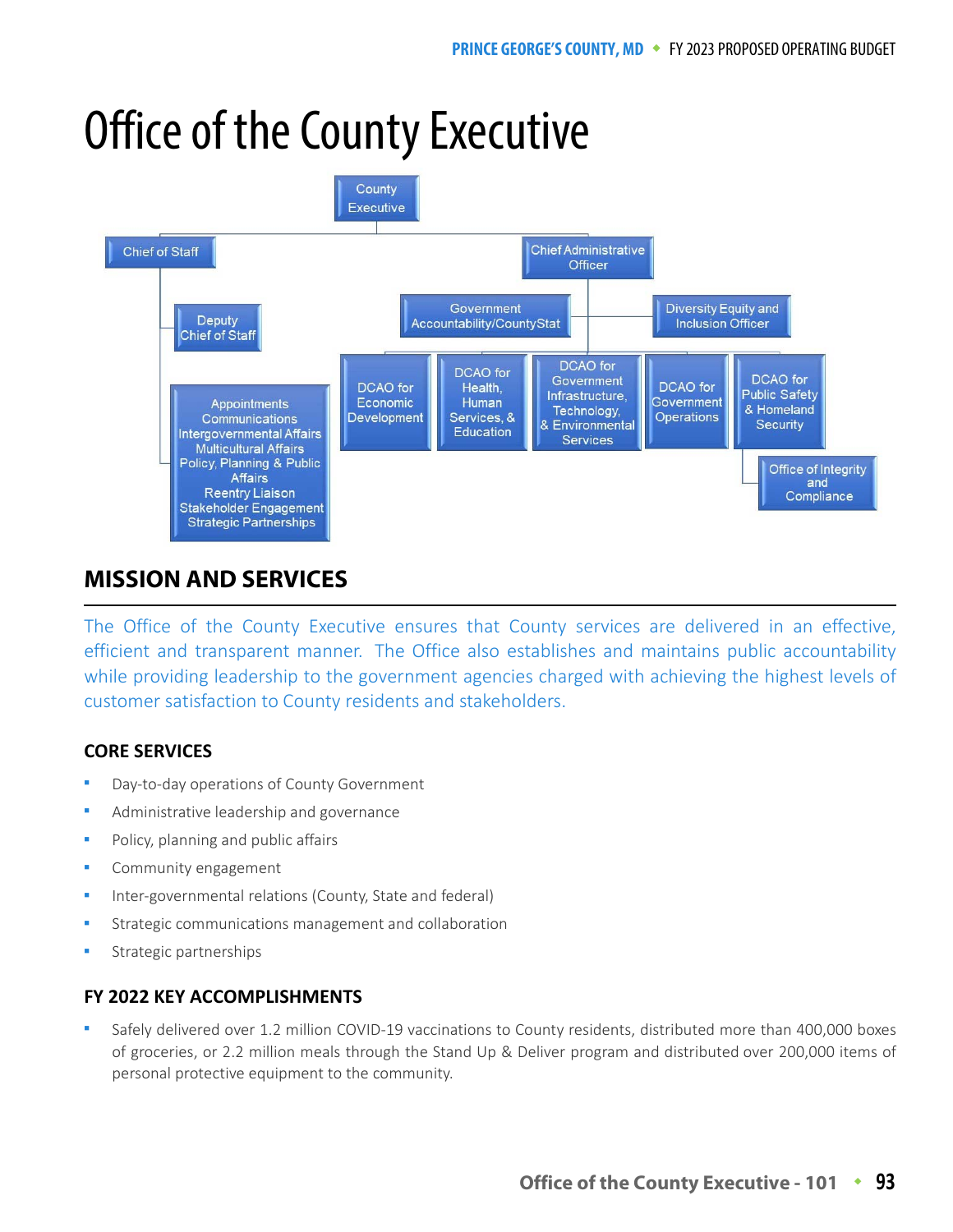- Hosted over 600 COVID-19 vaccination mobile clinics in communities across the County. The vaccination outreach and education program to ensure vaccine equity knocked on 267,210 doors, delivered 201,220 mailers, made 1,383,635 calls and sent 547,903 text messages to connect residents to vaccines and emergency resources.
- Transformed Government Operations to adapt to the new, post-COVID-19 work environment.
- Using the Alternative Construction Financing (ACF) program, the County broke ground on nine new schools throughout the County. The ACF program will generate nearly \$225 million in contracting opportunities for local and minority-owned businesses, and 3,000 new jobs, fostering the creation of generational wealth for the owners of minority-owned businesses in Prince George's County.
- The Youth@Work/Summer Youth Enrichment Program hired over 4,400 youth during 2021.
- The Office of Human Resources Management launched the Talent Pipeline Program to provide additional employment opportunities for youth ages 18-22 outside of the Summer Youth Enrichment Program.
- Achieved #1 Rank in 2021 in America's Top 10 Digital Counties.
- Piloted new PGC311 system which will streamline the delivery of government services to Prince Georgians.
- Established a new Office of Multicultural Affairs to connect our immigrant communities to the opportunities of Prince George's County and beyond.
- Opened new American Job Center at National Harbor that will serve 10,000 residents and businesses each year.
- Invested \$15 million in affordable housing preservation fund, which will help keep housing units affordable in the County.
- Broke ground on a new behavioral health facility that will open in the spring of 2022.
- Collected over two million pounds of litter and illegal dumping on County roadways in 2021.
- Fully Equipped all patrol officers in the PGPD with body worn cameras.
- Implement the new Next Generation 9-1-1 system as the first jurisdiction in Maryland to do so, utilizing new and improved communications technology to better serve residents.
- Launched the County's first violence interruption program, Hope in Action Anti-Gun Violence Project, to end cycles of violence and save lives.
- Secured more than \$1.6 billion in State aid for Prince George's County, including \$11 million for an amphitheater in Downtown Largo, \$17.6 million for infrastructure/road improvements along the Blue Line Corridor and \$9.2 million for turf fields for PGCPS.
- Created the Alsobrooks Summer Passport Experience which provided summer programming to over 600 participants.

#### **STRATEGIC FOCUS AND INITIATIVES FOR FY 2023**

**POLICY FOCUS AREA 1 – EDUCATION:** Prince George's County will provide high quality educational services in safe learning environments that will not only ensure that students are college and career ready but are also well-rounded and globally-competitive citizens.

 Initiative 1.1 – **PROUD PRE-K:** Establishing a Path for Prince George's County Children to Access Universal Pre-K and Early Childhood Support Programming.

**POLICY FOCUS AREA 2 – YOUTH DEVELOPMENT:** This Administration is committed to a holistic approach, which will prepare and empower County youth to achieve their full potential into adulthood. In collaboration with local businesses, non-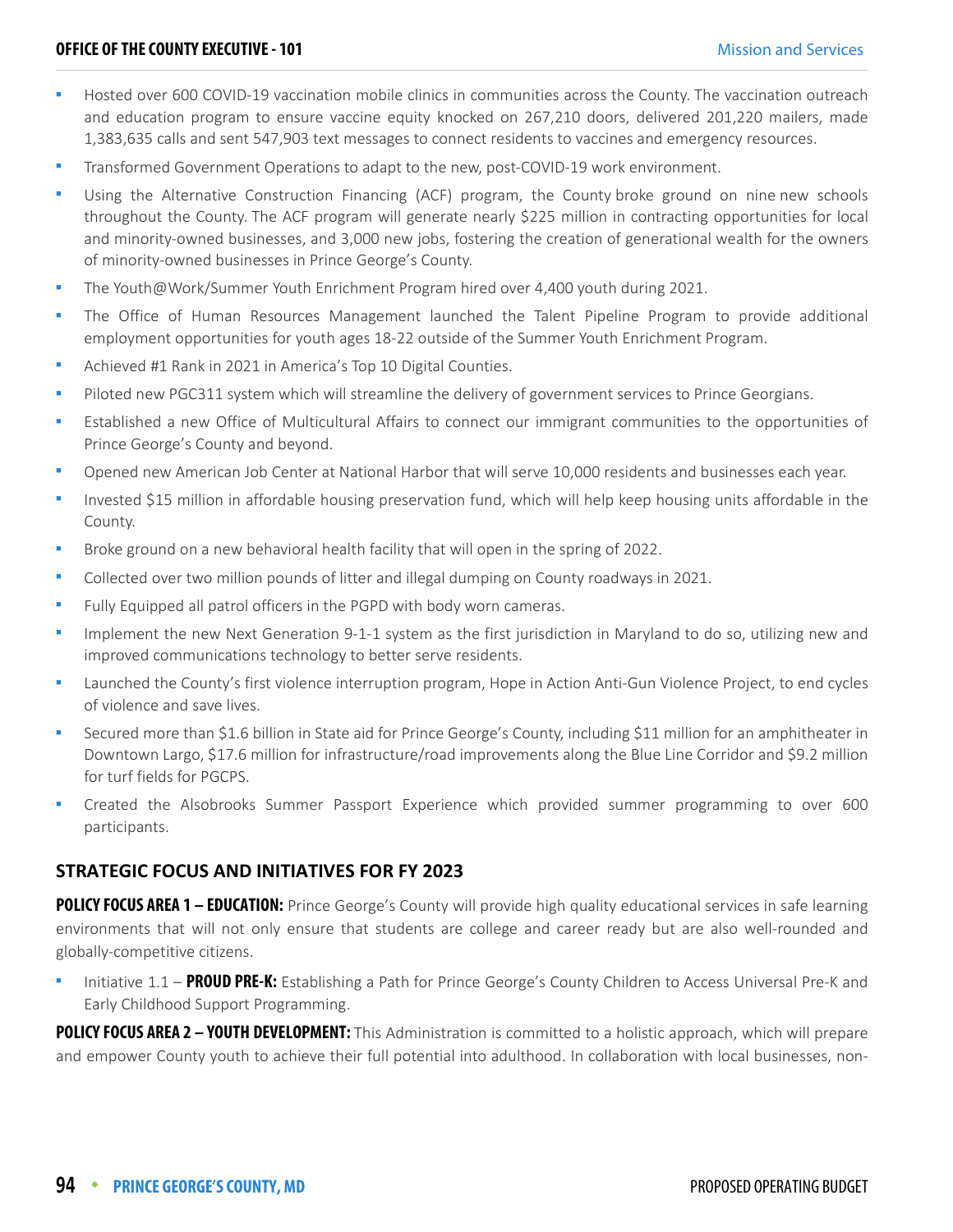profits, community organizations, athletic and academic programs; the County will provide youth with well-rounded opportunities for growth.

- Initiative 2.1 **CHILD FRIENDLY COUNTY (HEALTH AND WELLNESS):** Make Prince George's County an innovative nationally recognized leader in developing the country's first Child Friendly County.
- Initiative 2.2 **SUMMER YOUTH EMPLOYMENT PROGRAM (SYEP):** To successfully hire and place 6,000 youth in viable positions. Also provide opportunities for SYEP participants to obtain permanent employment as a result of their summer positions.
- Initiative 2.3 **YOUTH SPORTS CENTRALIZATION:** One portal for all youth sports within the M-NCPPC; establish a centralized reservation system for all fields.

**POLICY FOCUS AREA 3 - QUALITY OF LIFE (SUPPORTED BY HIGH PERFORMANCE GOVERNMENT):** When it comes to public services, Prince Georgians should expect, timely and accurate information, rapid deployment of resources, proven tactics and strategies and relentless follow up delivered with a standard of excellence.

- Initiative 3.1 **RESOURCE RECOVERY:** Increase the effectiveness of resource recovery; educate residents on existing resource recovery options. Ultimately, have the most sustainable resource recovery programs in Maryland.
- Initiative 3.2 **PERMITTING IMPROVEMENTS:** Streamline permitting processes for residential and commercial applications.
- Initiative 3.3 **E-PROCUREMENT:** Streamline procurement processes.
- Initiative 3.4 **HUMAN RESOURCES PROCESS ENHANCEMENTS:** Hire and retain a high performing workforce.
- Initiative 3.5 **VISION ZERO:** Ensure County roadways remain safe for motorists.
- Initiative 3.6 **NEIGHBORHOOD SERVICES:** Provide key government services as efficiently as possible through a modernized County 3-1-1 System.
- Initiative 3.7 **COMMUNITY ENGAGEMENT:** Engage, educate and empower the public and community organizations with services offered by the County government and their partners.

POLICY FOCUS AREA 4 - ECONOMIC DEVELOPMENT: Prince George's County seeks to ensure that residents, businesses and institutions are all active participants in the thriving market place and have opportunities to enjoy the County's economic growth.

- Initiative 4.1 **HEALTHY FOOD PRIORITY AREAS:** Increase access to healthy food for all Prince Georgians.
- Initiative 4.2 **GROWING THE COMMERCIAL TAX BASE BY CREATING "THE DOWNTOWN(S) OF PRINCE GEORGE'S":** Increase the commercial tax base to supplement the reliance on property taxes to fund government services. This includes the revitalization of the Blue Line Corridor.
- Initiative 4.3 **DIVERSIFY THE HOUSING MARKET THROUGH INVESTMENTS:** Support the new construction and the preservation of existing housing that is adequate for residents of all income levels.
- Initiative 4.4 **REVITALIZE PROPERTIES:** Revitalize neighborhoods, particularly within the Beltway, and engage publicprivate partnerships for transit oriented development, mixed-income and mixed-use development projects.
- Initiative 4.5 **EMPOWER AND EXPAND LOCAL BUSINESS CAPACITY:** Increase number of local and small businesses that qualify as prime contractors.

**POLICY FOCUS AREA 5 – HEALTHY COMMUNITIES:** The Administration will promote, enhance and preserve the physical, mental health and well-being of all Prince Georgians.

- Initiative 5.1 **BEAUTIFICATION:** Reduce the amount of overall litter to improve the health of the environment and aesthetics of our communities.
- Initiative 5.2 **VETERANS EXPANDING OUTREACH SERVICES:** Expand our outreach to veterans (Prince George's County has the highest population in the State).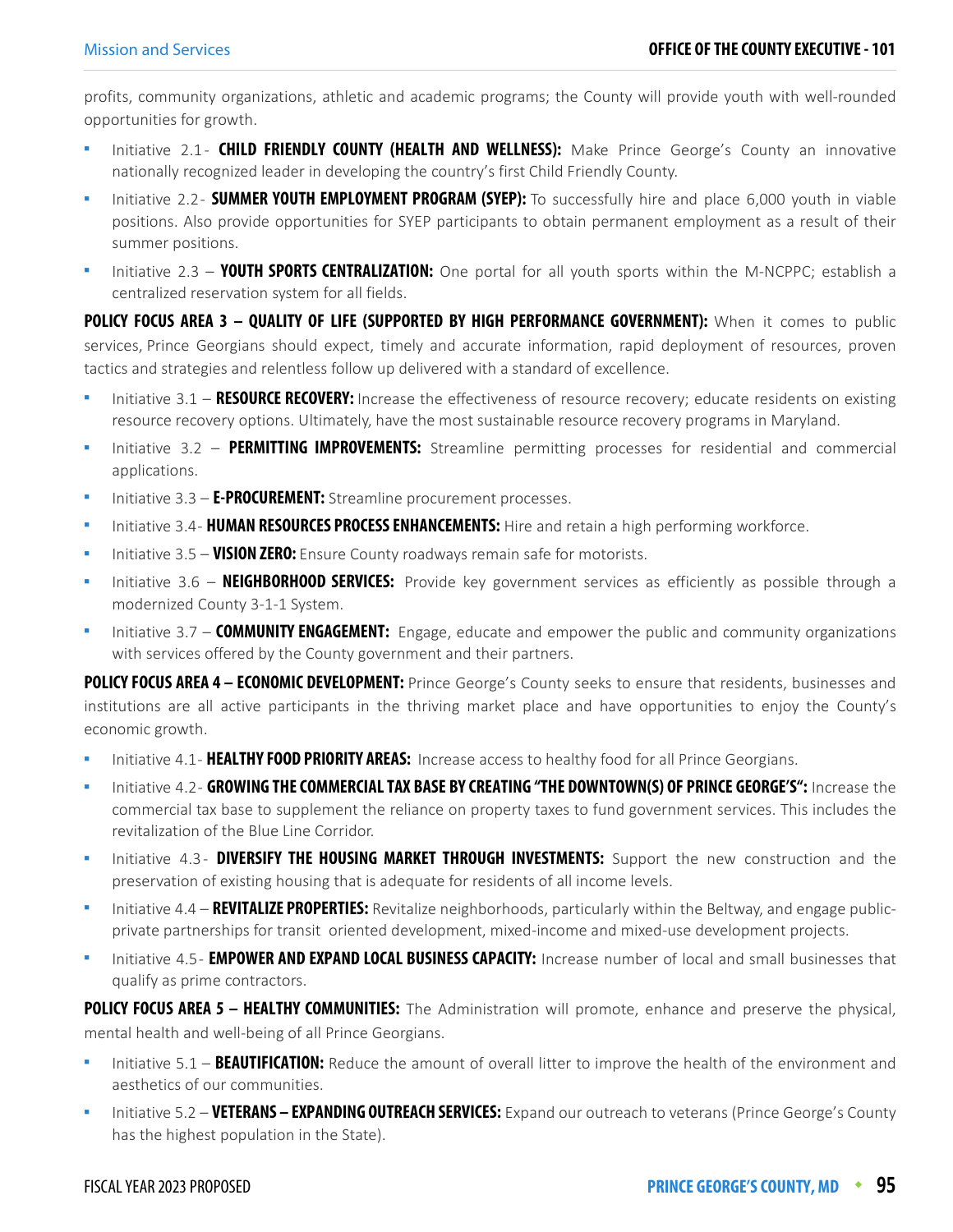Initiative 5.3 – **RESTORING THE HEALTH OF COUNTY WATERS/FLOOD MANAGEMENT:** Restore the health of Prince George's County's waterways in accordance with State and Federal mandates.

POLICY FOCUS AREA 6 - SAFE NEIGHBORHOODS: The Administration believes that the cornerstone of maintaining safe communities is an unyielding commitment to establishing and maintaining positive collaboration between County government, law enforcement and the communities served.

- **Initiative 6.2 REDUCTION IN VIOLENT CRIME:** Through special enforcement efforts and attention to emerging threats, reduce violent crimes, including special enforcement methods aimed at the prevention of youth involvement in violent crimes.
- Initiative 6.4 **IMPROVE RECRUITMENT PROCESS OF PUBLIC SAFETY:** Develop an efficient recruitment process for public safety personnel.
- Initiative 6.5 **RE-ENTRY:** Reduce recidivism and provide tools and resources for success to returning citizens.

## **FY 2023 BUDGET SUMMARY**

The FY 2023 proposed budget for the Office of the County Executive is \$10,094,500, an increase of \$2,109,000 or 25.7% over the FY 2022 approved budget.

#### **Expenditures by Fund Type**

|                   | <b>FY 2021 Actual</b> |           | FY 2022 Budget |           | FY 2022 Estimate |                  | FY 2023 Proposed |         |
|-------------------|-----------------------|-----------|----------------|-----------|------------------|------------------|------------------|---------|
| <b>Fund Types</b> | <b>Amount</b>         | % Total   | Amount         | % Total   | Amount           | % Total          | Amount           | % Total |
| General Fund      | \$8,330,900           | $100.0\%$ | \$7,985,500    | 100.0%    | \$8,386,300      | $100.0\%$        | \$10,094,500     | 100.0%  |
| <b>Total</b>      | \$8,330,900           | 100.0%    | \$7,985,500    | $100.0\%$ | \$8,386,300      | $\sqrt{100.0\%}$ | \$10,094,500     | 100.0%  |

#### **Reconciliation from Prior Year**

|                                                                                                                                                                                                                                                                                                                                                                                            | <b>Expenditures</b> |
|--------------------------------------------------------------------------------------------------------------------------------------------------------------------------------------------------------------------------------------------------------------------------------------------------------------------------------------------------------------------------------------------|---------------------|
| <b>FY 2022 Approved Budget</b>                                                                                                                                                                                                                                                                                                                                                             | \$7,985,500         |
| <b>Increase Cost: Fringe Benefits</b> — The fringe benefit rate increases from 25.4% to 30.0% to align with anticipated costs for<br>mandated salary requirements and new staff                                                                                                                                                                                                            | \$684,800           |
| Increase Cost: Compensation - Mandated Salary Requirements - Annualization of FY 2022 salary adjustments                                                                                                                                                                                                                                                                                   | 507,200             |
| Add: Compensation - New Positions - The transfer of three positions from various agencies to form the Office of<br>Integrity and Compliance; two positions will be transferred from the Police Department (Administrative Specialist 4G -<br>Inspector General and Investigator 2G) and the transfer of a position from the Department of Corrections (Executive<br>Administrative Aide G) | 406,500             |
| Add: Compensation - New Positions - The transfer of the three positions from the Office of Community Relations<br>(Administrative Specialist-1G and two Administrative Assistant-GEX); the positions form the Division of Multicultural Affairs                                                                                                                                            | 275,900             |
| Add: Compensation - New Positions - The transfer of a position from the Police Department to serve as the County's<br>Diversity, Equity and Inclusion Officer (Administrative Specialist 4G)                                                                                                                                                                                               | 130,000             |
| Add: Compensation - New Positions - New Re-Entry Liaison position (Administrative Assistant-GEX)                                                                                                                                                                                                                                                                                           | 92,000              |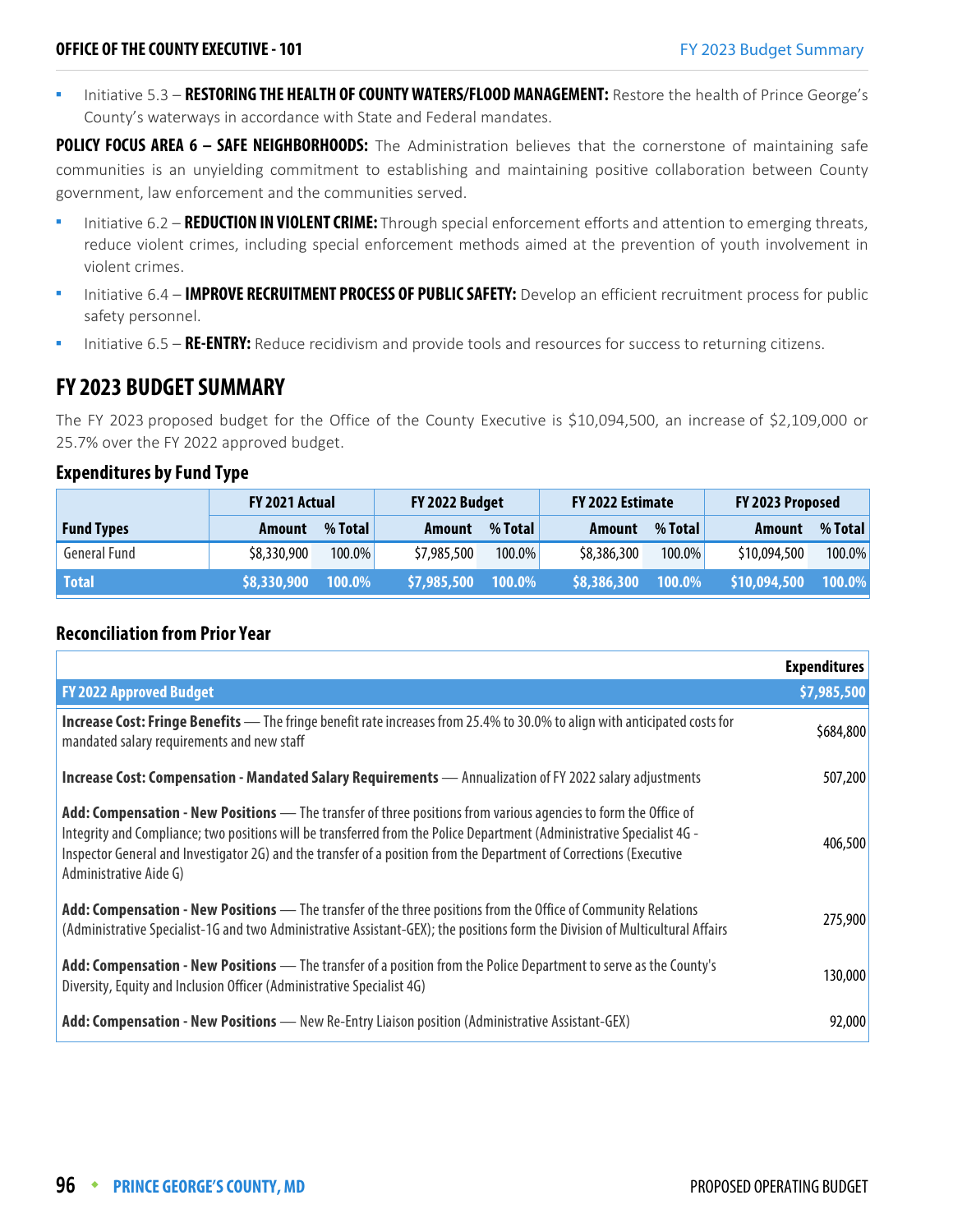## **Reconciliation from Prior Year** (continued)

|                                                                                                                                                        | <b>Expenditures</b> |
|--------------------------------------------------------------------------------------------------------------------------------------------------------|---------------------|
| Increase Cost: Operating - Technology Cost Allocation - Increase in OIT charges based on anticipated countywide<br>costs for technology                | 30,900              |
| <b>Decrease Cost: Operating</b> — Net change primarily based on a reduction in printing, training, membership fees, office<br>supplies and gas and oil | (18, 300)           |
| <b>FY 2023 Proposed Budget</b>                                                                                                                         | \$10,094,500        |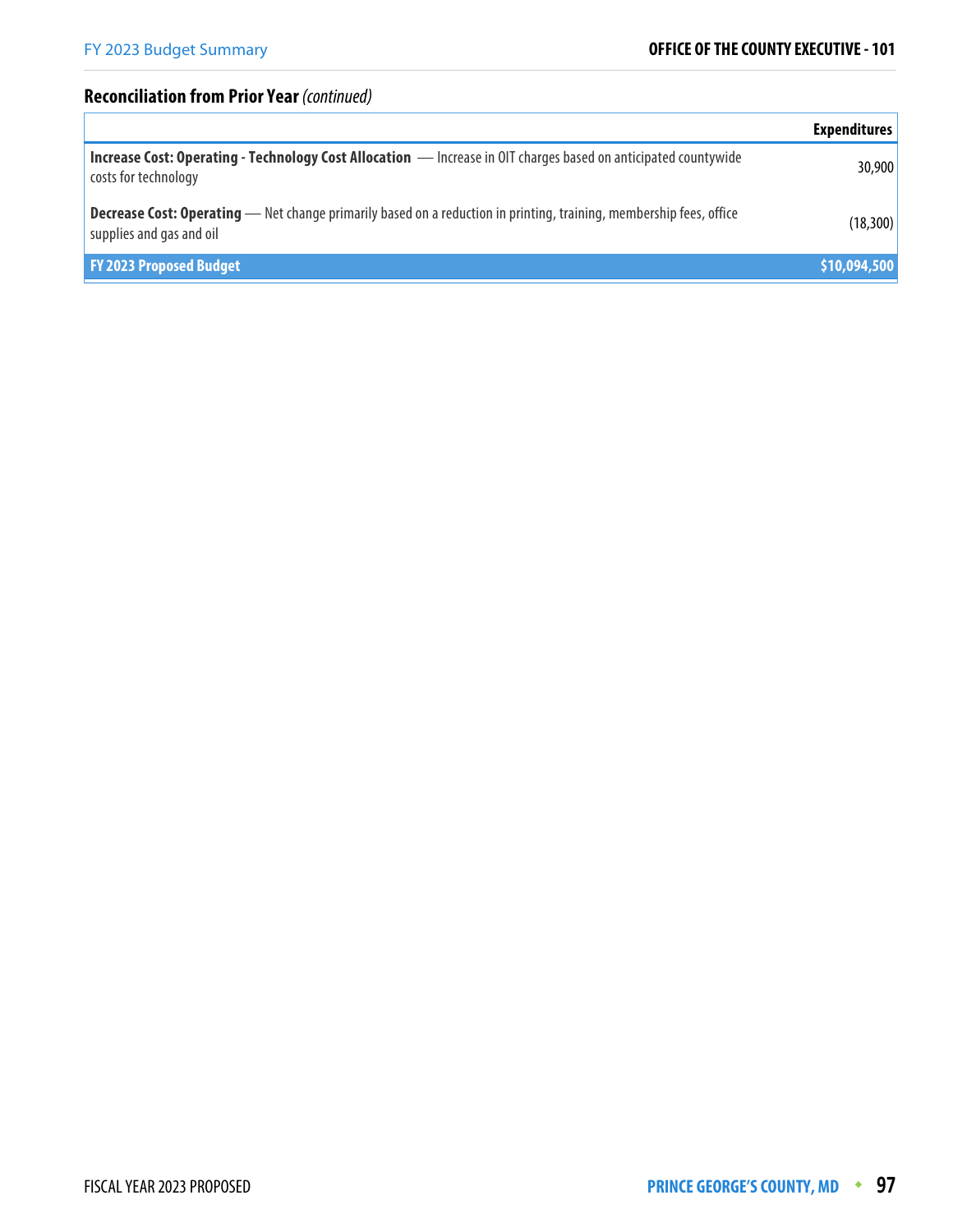# **STAFF AND BUDGET RESOURCES**

| <b>Authorized Positions</b> | FY 2021<br><b>Budget</b> | FY 2022<br><b>Budget</b> | FY 2023<br>Proposed | Change<br><b>FY22-FY23</b> |
|-----------------------------|--------------------------|--------------------------|---------------------|----------------------------|
| <b>General Fund</b>         |                          |                          |                     |                            |
| Full Time - Civilian        | 47                       | 44                       | 52                  | 8                          |
| Full Time - Sworn           | U                        | O                        | 0                   | O                          |
| Subtotal - FT               | 47                       | 44                       | 52                  | 8                          |
| Part Time                   | 0                        | 1                        |                     | <sup>0</sup>               |
| <b>Limited Term</b>         | 0                        | U                        | U                   | U                          |
| <b>TOTAL</b>                |                          |                          |                     |                            |
| Full Time - Civilian        | 47                       | 44                       | 52                  | 8                          |
| Full Time - Sworn           | 0                        | O                        | U                   | <sup>0</sup>               |
| Subtotal - FT               | 47                       | 44                       | 52                  | 8                          |
| Part Time                   | U                        | 1                        |                     | U                          |
| <b>Limited Term</b>         |                          |                          |                     |                            |

|                                        | FY 2023      |              |                 |
|----------------------------------------|--------------|--------------|-----------------|
| Positions By Classification            | Full<br>Time | Part<br>Time | Limited<br>Term |
| Administrative Aide                    | 9            | U            | U               |
| Administrative Assistant               | 16           |              | 0               |
| <b>Administrative Specialist</b>       | 14           | 0            | 0               |
| Chief Administrative Officer           |              |              | U               |
| <b>County Executive</b>                |              | 0            | U               |
| Deputy Chief Administrative<br>Officer | 6            | 0            | U               |
| Executive Administrative Aide          | 3            | 0            | 0               |
| Investigator                           |              | 0            | U               |
| Reentry Liaison                        |              |              |                 |
| TOTAL                                  | 52           |              |                 |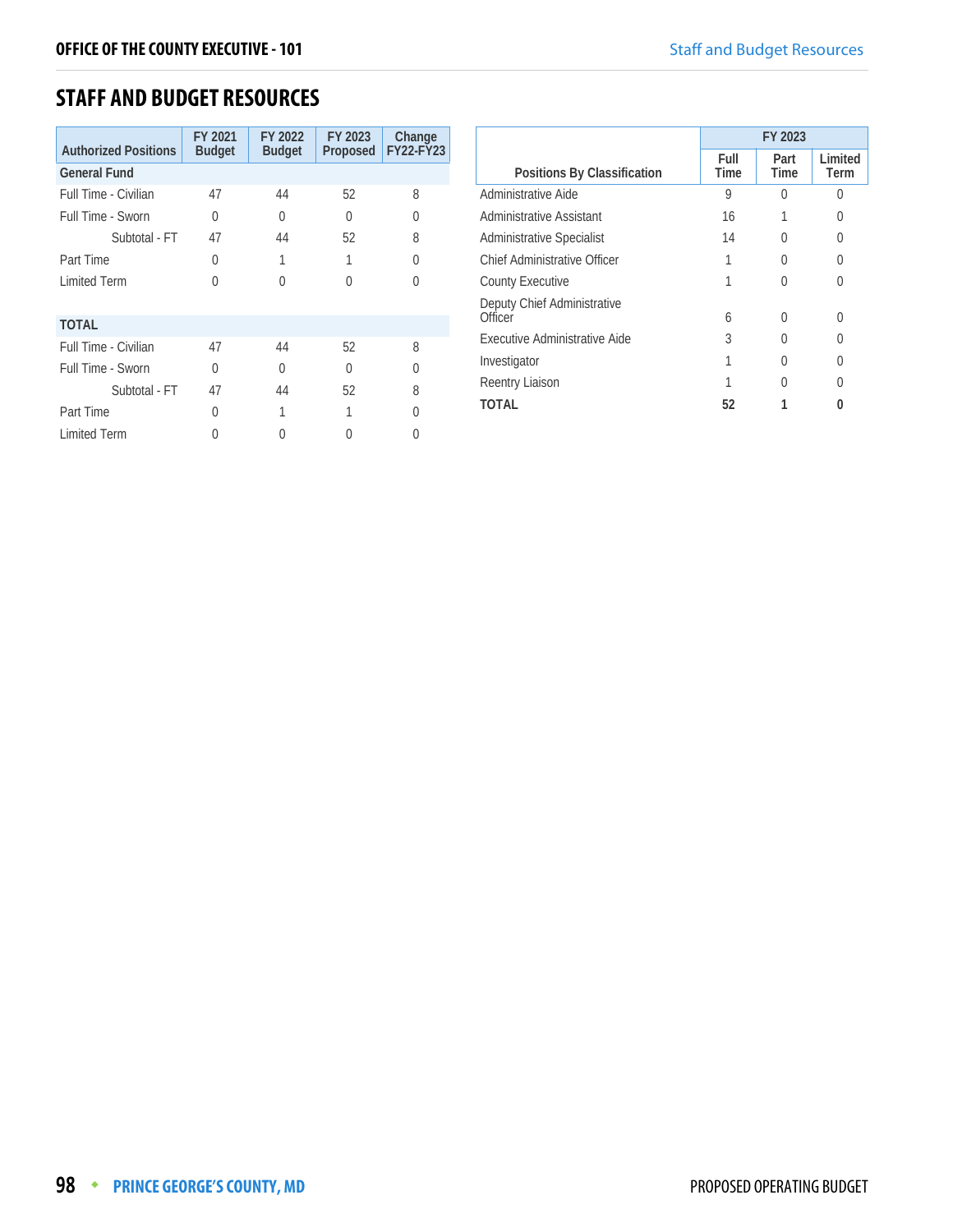|                        | <b>FY 2021</b> | <b>FY 2022</b> | <b>FY 2022</b>  | FY 2023         | <b>Change FY22-FY23</b> |             |
|------------------------|----------------|----------------|-----------------|-----------------|-------------------------|-------------|
| Category               | Actual         | <b>Budget</b>  | <b>Estimate</b> | <b>Proposed</b> | Amount $(5)$            | Percent (%) |
| Compensation           | \$6,019,107    | \$5,709,300    | \$5,962,800     | \$7,120,900     | \$1,411,600             | 24.7%       |
| <b>Fringe Benefits</b> | 1,578,290      | 1,450,200      | 1,640,000       | 2,135,000       | 684,800                 | 47.2%       |
| <b>Operating</b>       | 733,503        | 826,000        | 783,500         | 838,600         | 12,600                  | 1.5%        |
| Capital Outlay         |                |                |                 |                 |                         |             |
| <b>SubTotal</b>        | \$8,330,900    | \$7,985,500    | \$8,386,300     | \$10,094,500    | \$2,109,000             | 26.4%       |
| <b>Recoveries</b>      |                |                |                 |                 |                         |             |
| <b>Total</b>           | \$8,330,900    | \$7,985,500    | \$8,386,300     | \$10,094,500    | \$2,109,000             | 26.4%       |

### **Expenditures by Category - General Fund**

In FY 2023, compensation expenditures increase 24.7% over the FY 2022 budget to support the annualization of FY 2022 salary adjustments and an increase of the staffing complement by eight positions. Three positions are transferred from the Office of Community Relations as the Office of Multicultural Affairs, moving to the County Executive's Office. The Office of Integrity and Compliance will be an established function under the Office of County Executive. Two positions are transferred from the Police Department (Administrative Specialist 4G - Inspector General and Investigator 2G), and one position is transferred from the Department of Corrections (Executive Admin Aide) to support this effort. Additionally, the County will be creating a senior level Diversity, Equity and Inclusion Officer position. A position will be transferred from the Police Department (Administrative Specialist 4G) to staff this function. Lastly, a new position will be created to serve as the Reentry Liaison to support the sustainment of reentry services to County residents. Compensation costs include funding for 52 full time positions and one part time position. Fringe benefit expenditures increase 47.2% over the FY 2022 budget due to an increase in the staffing complement.

Operating expenditures increase 1.5% over the FY 2022 budget primarily due to an increase in the technology cost allocation charges, telephone, travel non-training, partially offset by an decrease in printing, training, membership fees, office supplies and gas and oil.